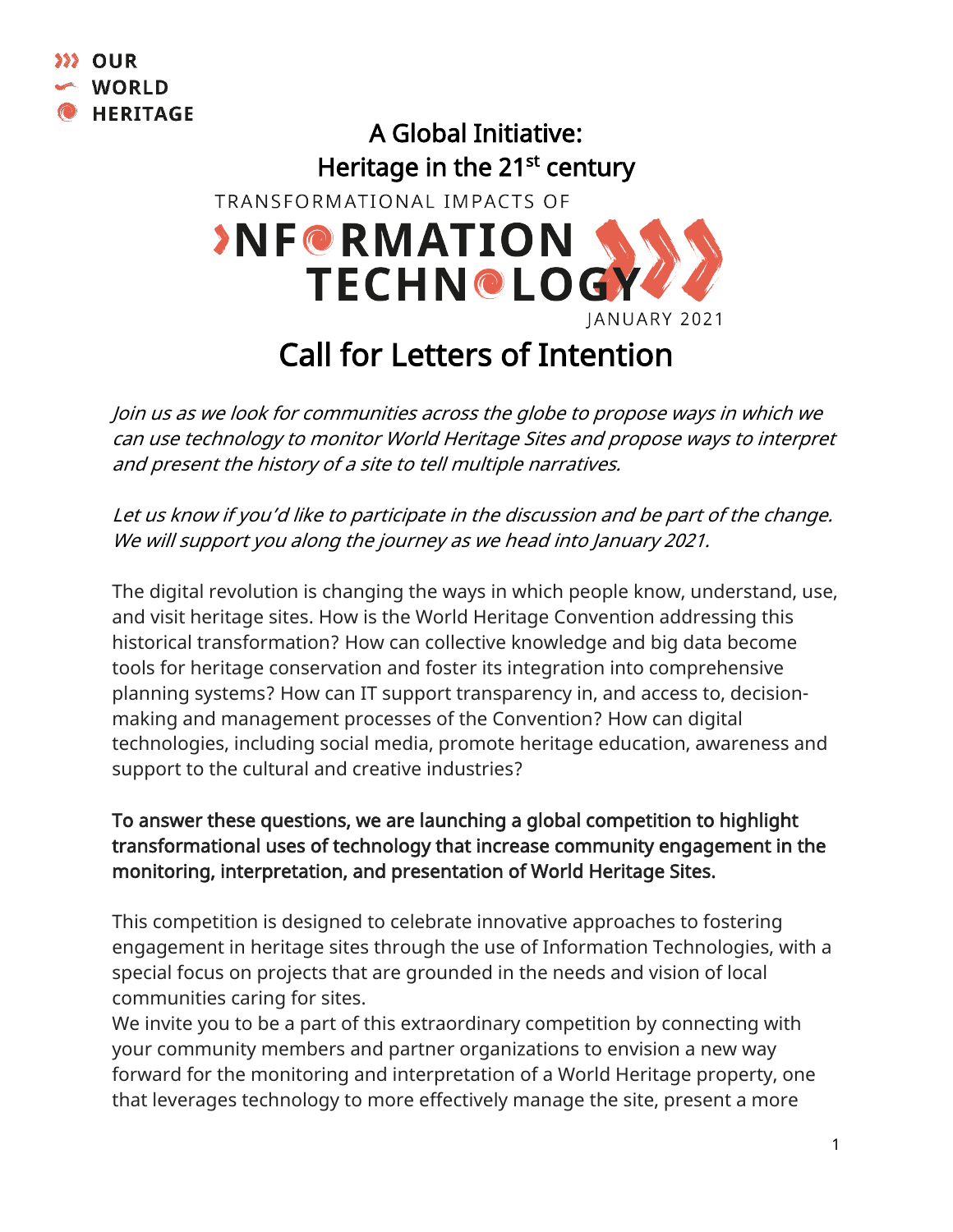inclusive history of the site, and spark new understandings of the stories it shares. We also invite innovative uses of technology already in place at sites of memory/heritage that can be models for replication at World Heritage Sites.

Who? Competition entries should be developed and submitted by an interdisciplinary team that can include community members, site custodians, nonprofit organizations, academic institutions, and industry partners. Each team developing an entry should be composed of a team leader, a site custodian and multiple community partners.

What? entries should address a specific World Heritage property and describe how technology can be used in innovative ways to meet the goal of deepening community engagement in the monitoring, interpretation, and presentation of the site.

After identifying a concept to propose through inclusive community consultations, the team should develop a summary, no more than 2500 characters, of the proposed approach that describes how citizens will actively contribute to the monitoring, interpretation and presentation of the property through Information Technologies. The summary should be uploaded into the [Letter of Intention](https://www.ourworldheritage.org/it_loi/)  submission form or at the following link: [https://bit.ly/OWH\\_IT\\_LOI](https://bit.ly/OWH_IT_LOI)

Evaluation: All proposed concepts will be evaluated by 9 April 2021 by a diverse team of experts in heritage, information technologies, and civic engagement. The evaluation rubric can be found at the end of this document.

Mentoring: Based on evaluations of the Letters of Intention, a select group of finalists will be invited to move into the second round of the competition on 6 February 2020. They will receive holistic support by a diverse group of mentors to further develop their proposed concept.

Winners: On 10 April 2021, winners will be announced. Furthermore, the World Heritage Forum @50 will be organized in 2022 to celebrate the 50th anniversary of the World Heritage Convention. The Forum will be an opportunity for exchange among the stakeholders of the Convention and civil society. The meeting will be attended by hundreds of people involved in World Heritage from around the world. The winning projects will be featured at our exhibition booth during the event; the number of winners has yet to be determined.

When? Submit your **Letter of Intention** by 29 January 2021 at 11:59 PM CET! For more information:<https://www.ourworldheritage.org/information-technology>